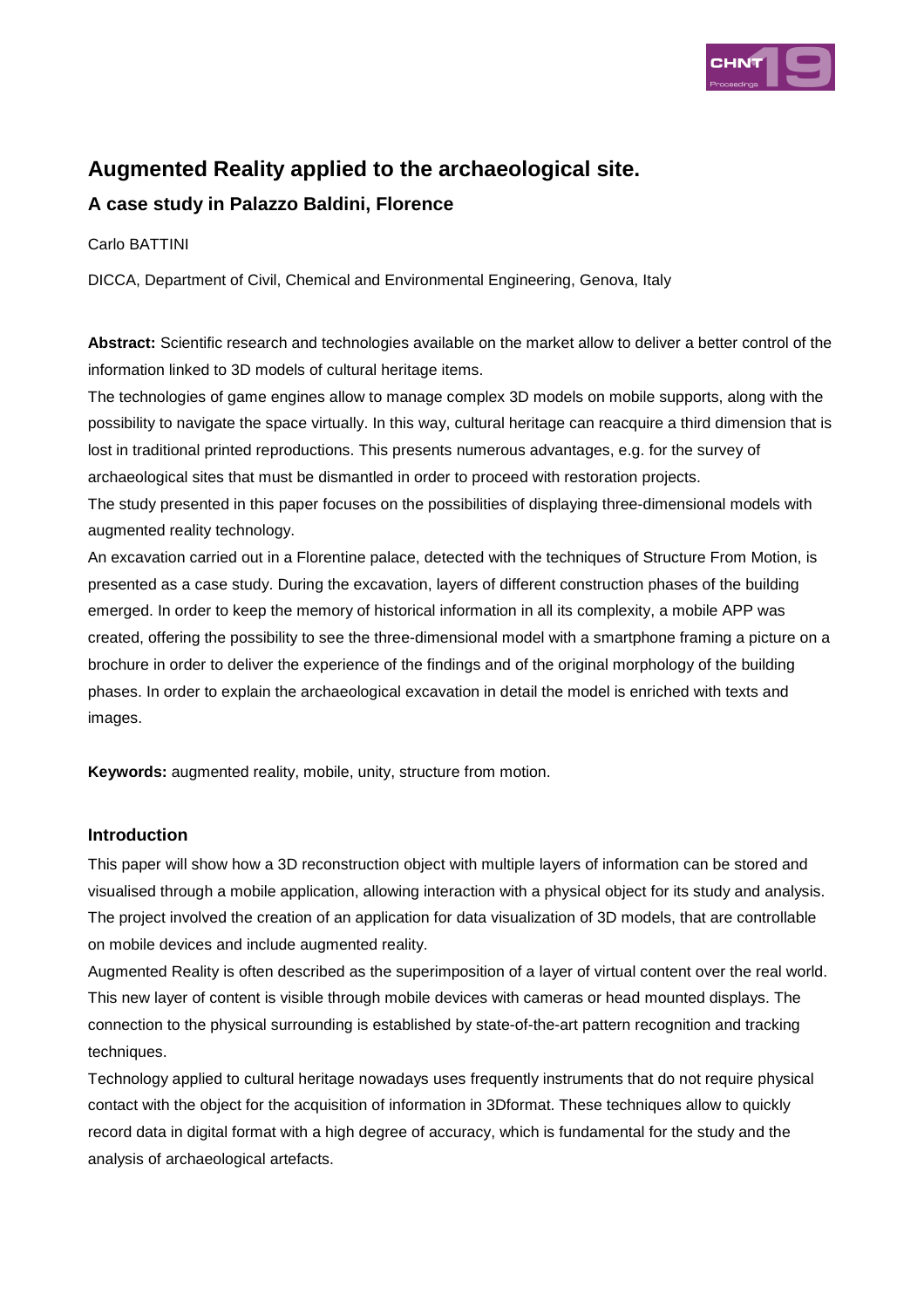

The increase in technological innovation, however, is not corresponding to a simplification in the management of the acquired databases. In fact, methodologies of survey with a highly performance require a deep knowledge and specialization in the field of computerization and data management. These costs are very often not sustainable by small research units who, therefore, require an external support. Additionally, there is a difficulty in making the results of analysis adequately accessible. Finding a suitable way to support the comprehension of cultural heritage has always been one of the fundamental problems for both those who design museum exhibitions, and those who write hardcopy publications. Very often, it is difficult to share the countless information gathered during the investigations and their location with the end user. The study of an archaeological site highlights two fundamental critical issues: the survey phase and the representation of results.

Regarding the survey, it is important to emphasize that the detection techniques based on the use of common digital SLR cameras have brought significant facilitation in the execution of 3Dsurvey. This technique includes the use of algorithms of Structure from Motion (SFM), that allows to obtain 3D information from photographic images. This enables us to determine the internal and external parameters of the photo camera by analysing the images to consecutive pairs and determining the position where the image has been taken in order to reconstruct a sparse cloud of points. This elaboration is then enriched by algorithms that construct a thick cloud of points that constitutes the geometry of the analysed item. This point cloud can be converted easily to a polygonal model and the colour information from the photographic images used at the start can be applied.

The ease and speed of this survey technique has found wide use thanks to the development of free applications such as 123DCatch from Autodesk, which is also able to use the cameras of mobile devices. Easily usable applications are available for the survey, but in the field of 3D representation of the collected information, there are still critical factors. Existing open source and commercial applications, allow creating 3D models with a lot of material and additional information such as for example texts, images, 3D GIS. However, these results often involve difficulties in their management and in hardware instrumentation details. The study, which is presented in this article, seeks to focus attention on the use of SFM techniques for quick and low-cost surveys in the field of archaeology with a high degree of detail, which can be represented on a scale of 1:20, and on the use of mobile media for their representation.

## **The case study**

The case study taken in analysis for this research is a small archaeological excavation inside Palazzo Baldini, in the historical centre of Florence. Identifiable in the charter of the "Catena" (1472) and on the paper perspective of Bonsignori 1574 (Fig. 1), Palazzo Baldini belonged to two families of ancient Florentine nobility, the Del Serra and Del Testa.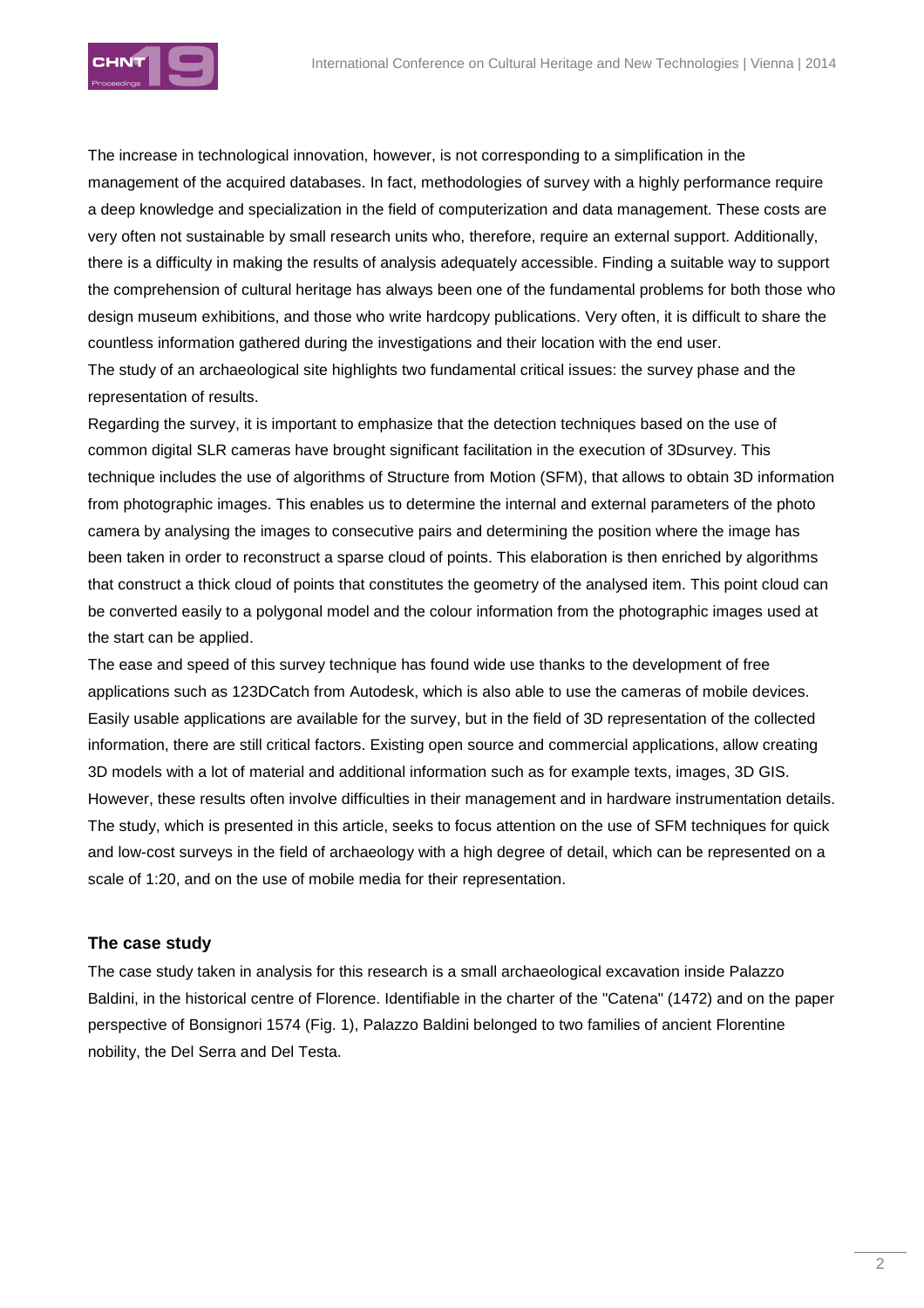



Fig. 1 – Palazzo Baldini represented in historical maps

In 1776 the building was bought by the Pitti family, which played a crucial role in Florence during the period of the Medici family. This transfer of property is attested by the commemorative inscription with the "Arme" (coat of arms), that Luca Pitti transported from an unknown place on order of Ascanio Francesco Gentile. Afterwards, many interventions on the construction have taken place, altering the property in a consistent way. The most relevant changes are marked by the appropriation by the Baldini family, that gave the current name to the Palazzo, and the change of use of the structure in accommodation facilities (Hotel Bonciani) at the end of the 19<sup>th</sup> century. It seems that over the past two centuries the history of the building has been associated with those of the adjacent property, which belonged to the well-known architect Gaetano Baccani. The excavation has affected several areas of the property, namely:

- an open area located at the south-east of the property, here defined, by convention, "Tergal court" (AREA A);
- the main courtyard of the palace, clearly identifiable by the presence of a gallery supported by columns with composite capitals in classical style (post-ancient period) (AREA B);
- the existing cellar rooms, some of which in the past have been exploited for various purposes (e.g. shops), characterized by vaulted roofs and positioned on the underside of the main courtyard and developed to the west, south and east of the same (AREA C).

The area in consideration for this project is area B (Fig. 2).

The survey of the excavation was conducted by applying the SFM technique using a SLR camera D5000 with 18-105 mm lens. The individual photographs were taken with the focal length of 18 mm throughout the excavation area (Fig. 3). The collected data was subsequently processed with the reconstruction software PhotoScan (Agisoft software).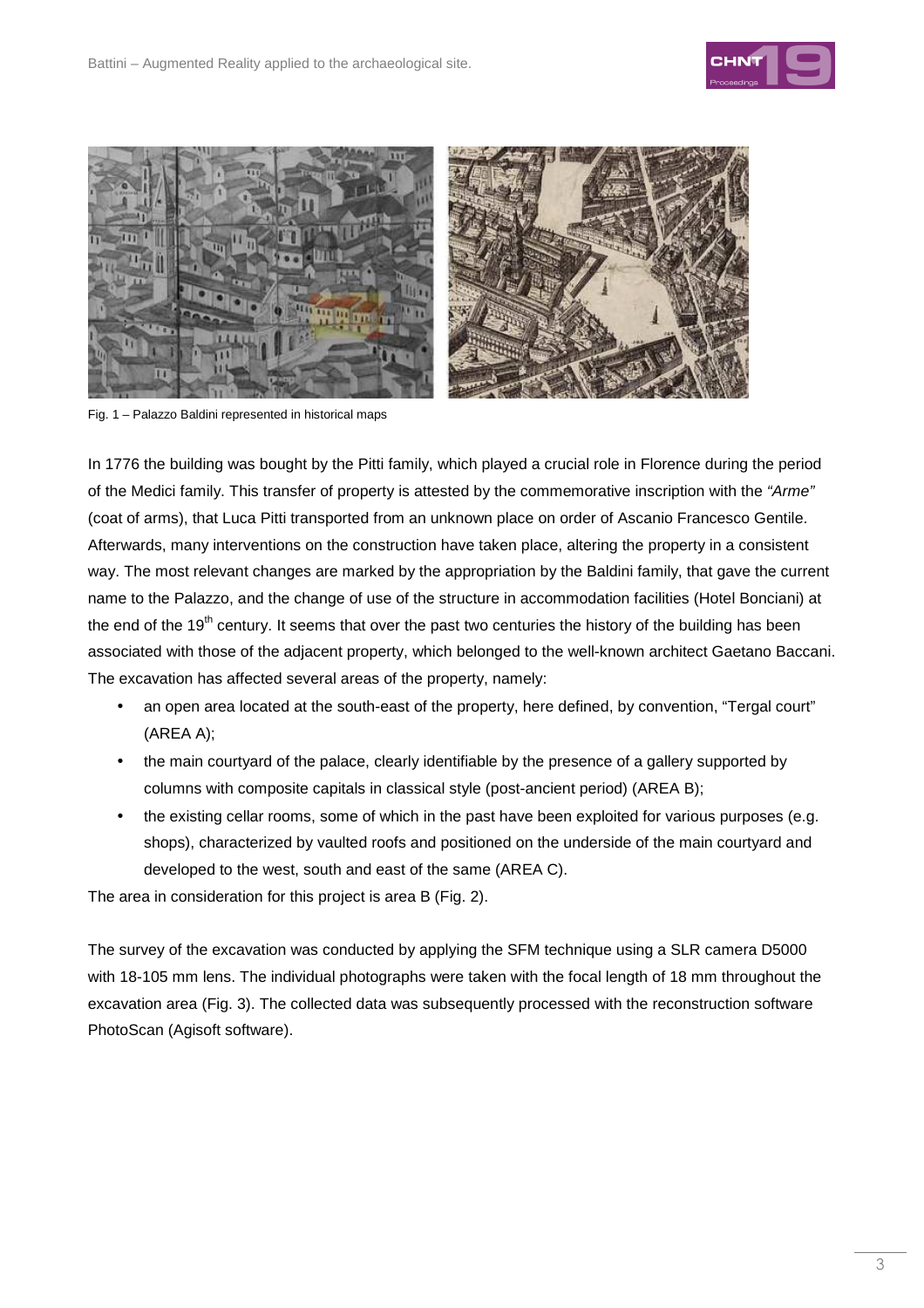



Fig. 2 – Plan of the ground floor with designated three areas of excavation. On the left picture of the area chosen



Fig. 3 – Some shots used in the process of PhotoScan

As format for the images the extension NEF was used, a type of format that allows to preserve some sets of information and edit them later in post processing. 100 photographs (size 2848x4288 pixels) were elaborated. These images were imported into PhotoScan, starting the entire processing pipeline for the creation of geometric models of the excavation.

During the processing, the images were aligned by the use of the locations where the photos have been shot. The dense point cloud arising from the recognition of the homologue points was built, as well as meshes with a limit set at 800,000 polygons. UV textures were reconstructed with a size of 10000 pixels. The generated 3D model was then exported in OBJ format and imported into Geomagic Studio, a software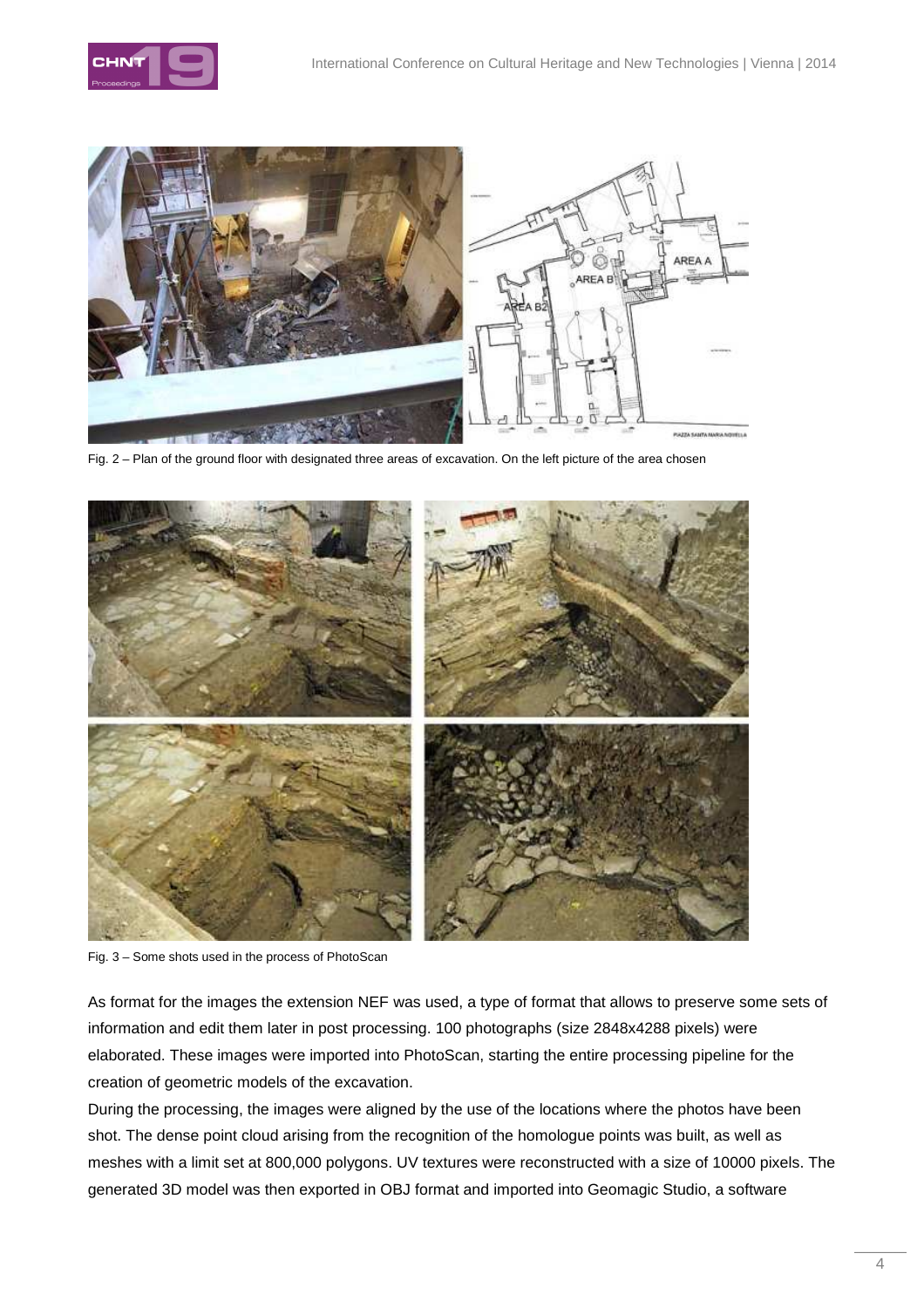

specialised in reverse modelling. Within this software, all missing parts and intersections of polygons generated by mistake in Photoscan were corrected and, consequently, the result was re-imported in PhotoScan for the generation of the new UV texture (Fig. 4). Finally, the generated model was scaled, using measures taken during the photographic campaign as reference.

First results of the processing were high-definition photomaps of plans and sections of the archaeological excavation taken from the 3D model and imported into CAD software.

After being scaled, with respect of the 3D model, the images were used to perform measurements of the materials of the excavation.

The next step of the project was the combination of the 3D information with data collected during the excavation campaign, stored in word files, containing images and descriptions of the artefacts that were found (Fig. 5).



Fig. 4 – Textured three-dimensional model at the end of the process



Fig. 5 – Screenshot of the photoplans imported in Autodesk Autocad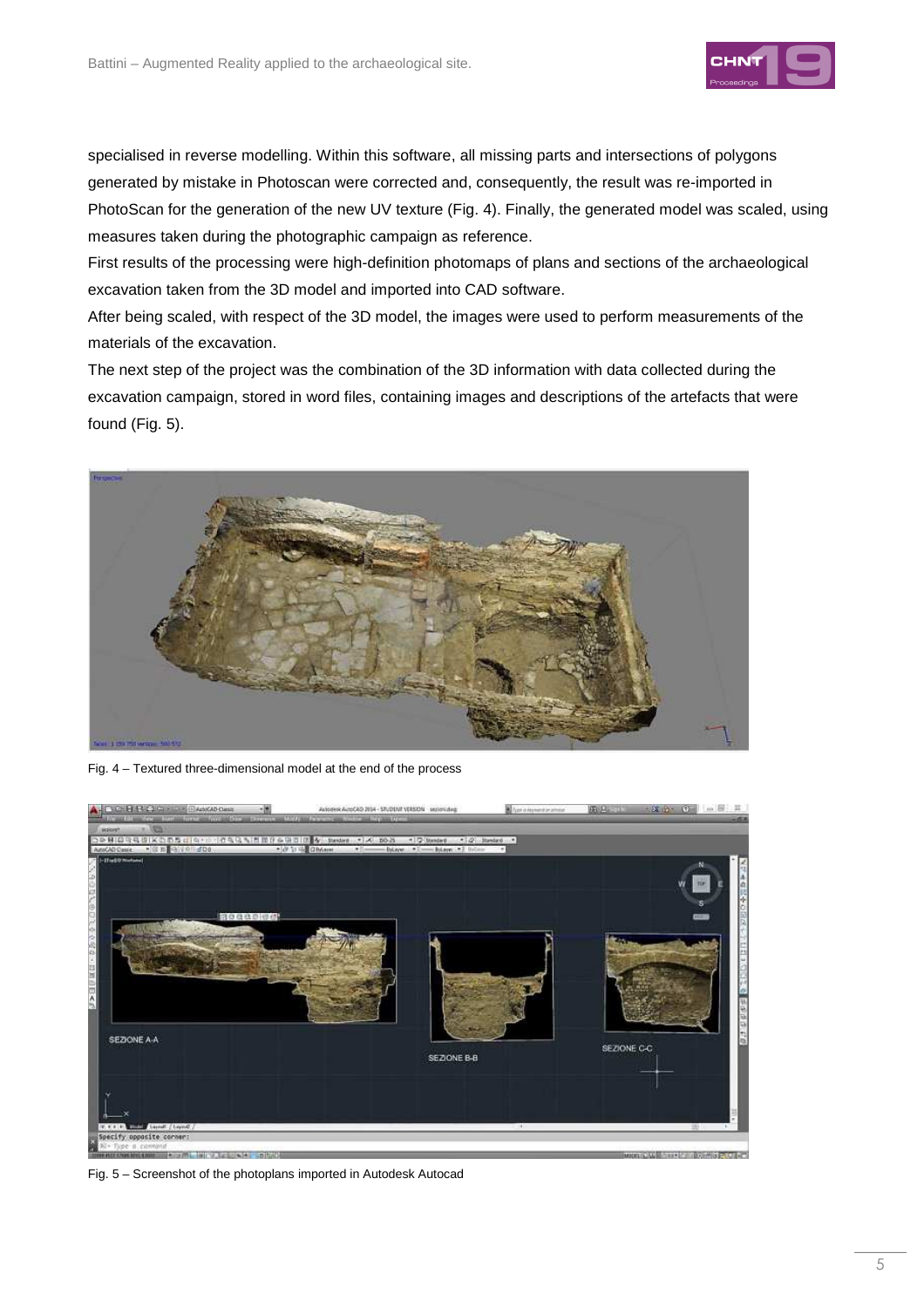

#### **Creation of the mobile application**

The project for this research included the creation of a mobile application. It is structured in three sections: the first one for the use of augmented reality; the second option for the management of the threedimensional model with the use of some functions; the third button gives access to the credits. The division into these three sections was imposed by the need to speed up the loading process of the application. The combination in only one section would have generated a greater consumption of RAM memory of the mobile device. In this way, the particularities and the choices made in each section are independent from each other.

The whole project was realized employing as programming software Unity 3D, a platform that allows to take advantage of a powerful graphics engine for the creation of mobile and stand-alone applications. The software permits to implement both three-dimensional models and programming languages for the creation and customization tools. The application developed in this project was tested in two mobile devices: a LG Nexus 7 tablet and a LG Nexus 4 smartphone.

For the realization of the application, scenes with the content to display were created.

In order to optimize the display and management of the 3D model, it was necessary to decimate the model, that was previously created with PhotoScan, up to 65300 polygons and generate UV maps with a resolution of 2048x2048 pixels. In Unity, single objects with more 65300 polygons will automatically be split into multiple meshes when imported. This automatic division of the object can however lead to errors with complex three-dimensional models and UV textures. The optimization of the polygons requires a lot of accuracy and it must be assured that the number of polygons remains higher in the edge and in the outline of the model and lower in the planar part, where the lack of detail in the polygon can be improved by the use of a normal map (KRISHNAMURTHY, LEVOY 1996).

The technique of normal mapping allows maintaining highly detailed models on low poly in the rendering phase. With this technique, it is in fact possible to use a RGB texture in which each pixel corresponds to the X, Y, and Z coordinates, respectively, of the normal surface. This particular pattern was created within the modeling software Blender by superimposing the low poly model to the high poly model. Through the function of backing, the coordinates X, Y and Z have been saved on a UV map image.

Simultaneously, also the photographic images, used in the detail sheets, were optimized for mobile view, reducing them to 1024 basic pixel and creating the thumbnails.

In the first section, concerning augmented reality, the plugin Vuforia produced by Qualcomm was employed. As a result, it is possible to see the 3D model through the device (smartphone or tablet) instead of the photomap. Over more, it is possible to investigate the model in detail by moving freely the device. A photomap of the plant of the excavation, obtained with PhotoScan was created and this image was uploaded to the server of Qualcomm, where a package containing the information that is necessary to connect the three-dimensional model with the printed image was generated. Within Unity the scene was created with a plan to which the same image of the photomap was applied. Later the three-dimensional model was imported with the UV texture and the package of features calculated by the server was associated (Fig. 6).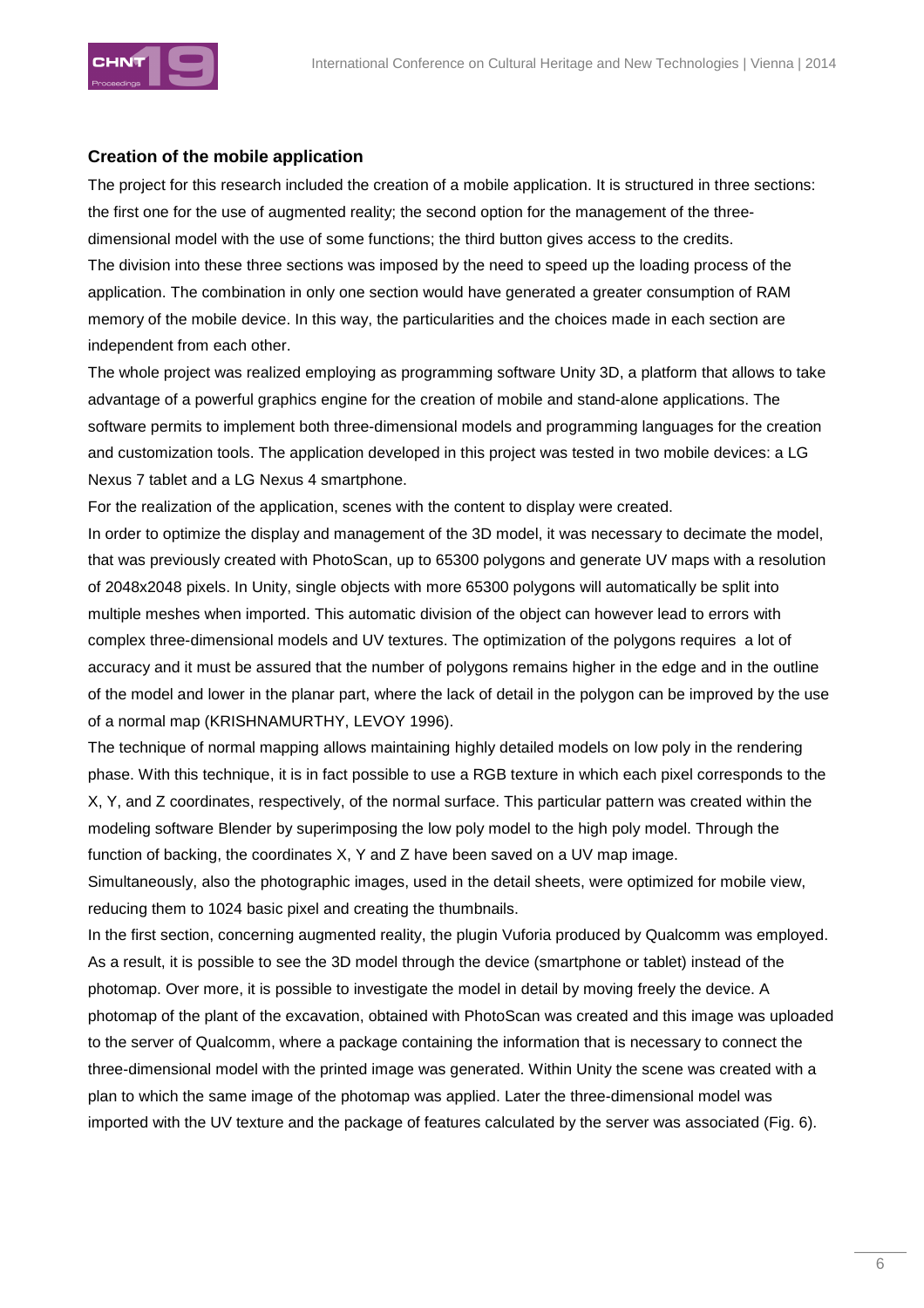



Fig. 6 – Screenshot of Unity. Development of augmented reality app

The second section of the project required major attention in scheduling scripts in javascript. The tools allow to:

- perform interactive sections of the excavation by moving a slider;
- measure distances by choosing the points on the 3D model;
- view detail information and photos of some Points Of Interest (POI).

The interactive sections were obtained by the use of a particular shader that allows hiding a portion of the 3D model dissected from a precise reference plane (Fig. 7). This shader can be modified in the programming phase by changing the color for the sectioned part, giving the advantage of seeing these interactive sections. The user then can analyze the excavation by choosing the point of view of the created section and simultaneously change the positioning of the plane of the section.



Fig. 7 – Screenshot di Unity. Development of section for interrogation of 3D model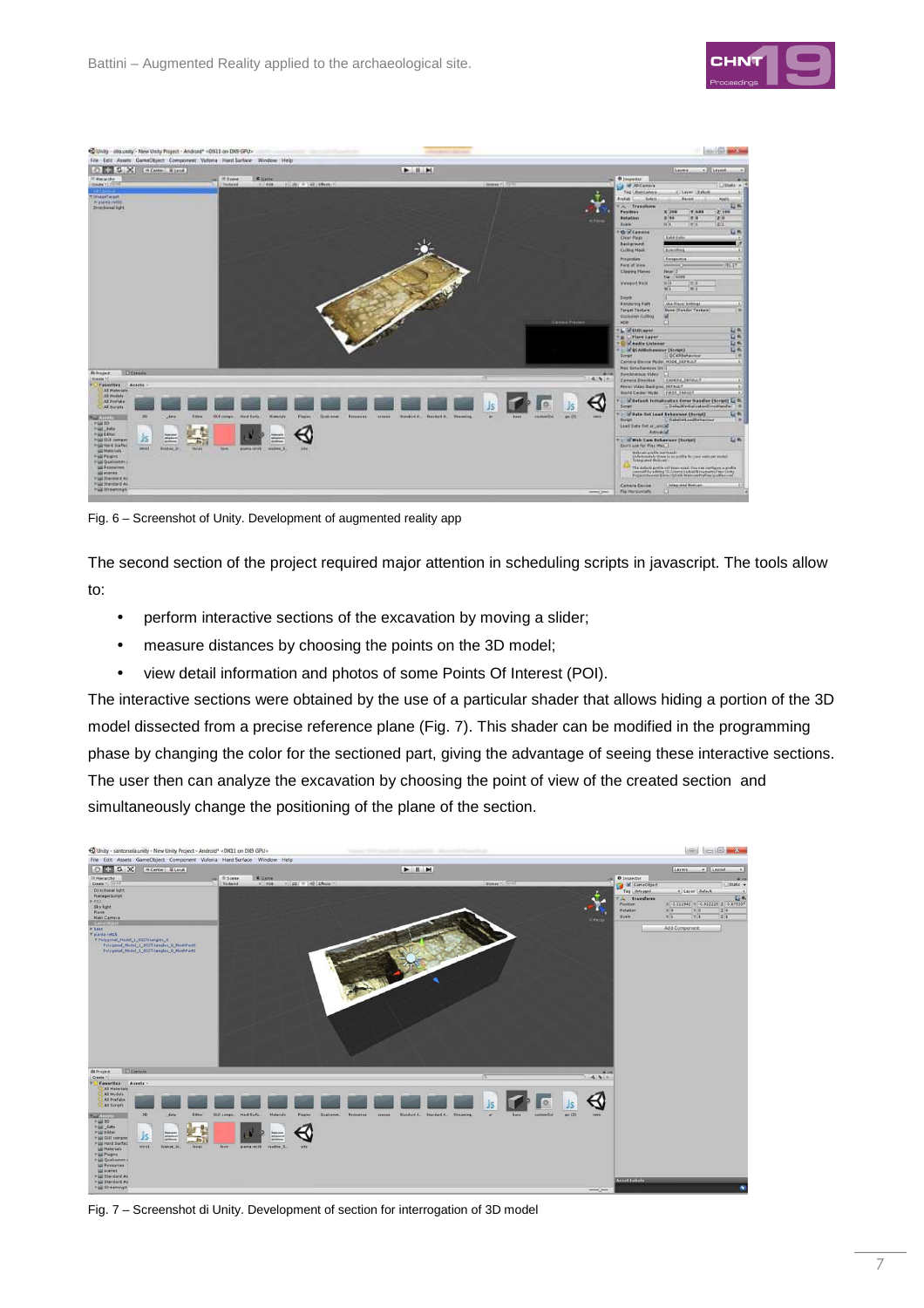

The measurement from point to point was obtained by using the functions of "ray cast". By clicking the monitor of the device, it is possible to send a ray along the direction of the point of view and find the spatial coordinates of the point of intersection with the 3D model.

The intersection of the ray marked by a prism (symbol for POIs) allows accessing the information on the findings discovered in that precise point. When the user touches the monitor, a window with textual information and a reference image opens.

The navigation of the scene is possible by the functions of orbit and pinch to zoom that allow observing the excavation from any point of view (Fig. 8).

Finally, the third section provides the credits and acknowledgements in textual format.



Fig. 8 – Screenshots of the application was running on a mobile device

## **Conclusion**

The case study illustrated in this article may be considered a test for the techniques of digital survey in a short time and an example for the use of mobile devices for interactive display. Representation system methodologies can give significant support in the documentation of cultural heritage.

The research project aims at exploring these methodologies by focusing mainly on data management via mobile devices. Yet, at present, some functions for management and visualization must be implemented. A possible important upgrade of the system could be in the field of the rendering of the model. When an object in the scene is far away from the camera, the amount of detail that can be seen is greatly reduced. However, the same number of triangles will be used to render the object, even though the detail will not be noticed. An optimization technique, called Level Of Detail (LOD) rendering, allows to reduce the number of triangles rendered for an object as its distance to the camera increases. As long as the objects are not all close to the camera at the same time, LOD will reduce the load on the hardware and improve the rendering performance. In the future, other display devices will be analysed in order to understand their use, especially devices that foresee the use of systems for virtual reality unit to augmented reality. This technology could allow a total immersive experience in the field of cultural heritage.